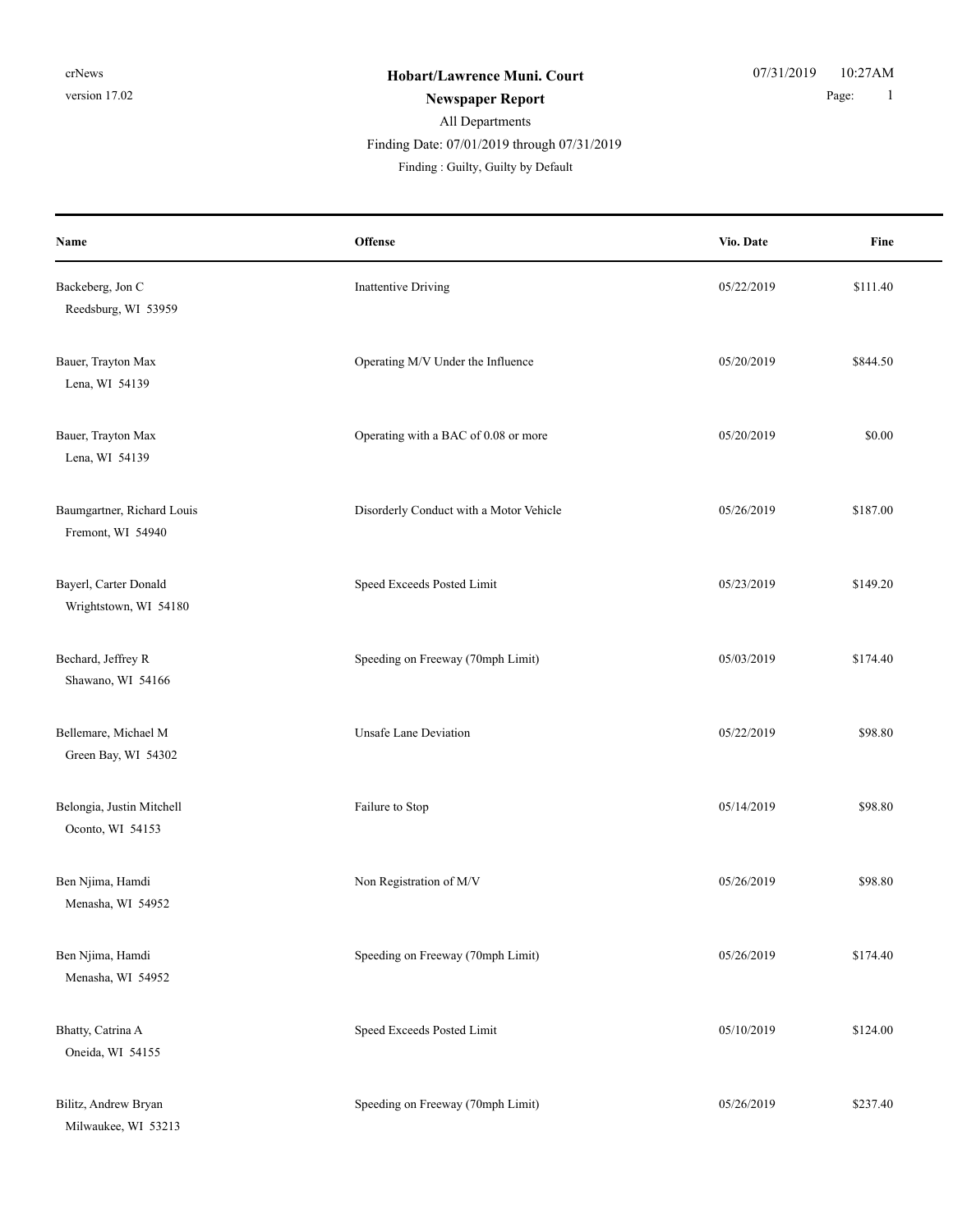| Name                                                 | Offense                                          | Vio. Date  | Fine     |
|------------------------------------------------------|--------------------------------------------------|------------|----------|
| Brokiewicz, Tricia Rose<br>Bonduel, WI 54107         | Non Registration of M/V                          | 05/06/2019 | \$98.80  |
| Buckley-Baird, Tammara Quansaun<br>Seymour, WI 54165 | Operate M/V w/o Proof of Insurance               | 05/10/2019 | \$10.00  |
| Buckley-Baird, Tammara Quansaun<br>Seymour, WI 54165 | Violation of Child Safety Restraint Requirements | 05/10/2019 | \$73.60  |
| Buckley-Baird, Tammara Quansaun<br>Seymour, WI 54165 | Operate M/V After Reg Susp                       | 05/10/2019 | \$98.80  |
| Burby, Katelyn Marie<br>De Pere, WI 54115            | Speed Exceeds Posted Limit                       | 05/30/2019 | \$124.00 |
| Cacas, Samuel Ralph<br>Green Bay, WI 54303           | Operate M/V w/o Insurance                        | 05/08/2019 | \$124.00 |
| Cacas, Samuel Ralph<br>Green Bay, WI 54303           | Operating While Suspended                        | 05/08/2019 | \$124.00 |
| Cacas, Samuel Ralph<br>Green Bay, WI 54303           | Non Registration of M/V                          | 05/08/2019 | \$98.80  |
| Cadotte, Rochelle E<br>Green Bay, WI 54304           | Operate M/V w/o Insurance                        | 05/25/2019 | \$124.00 |
| Cadotte, Rochelle E<br>Green Bay, WI 54304           | Operate M/V After Reg Susp                       | 05/25/2019 | \$98.80  |
| Carrero Marcano, Jose Antonio<br>Green Bay, WI 54301 | Improper Stop/Turn Signal                        | 05/14/2019 | \$98.80  |
| Cavin, Bryant D<br>Green Bay, WI 54303               | Operate M/V After Reg Susp                       | 05/21/2019 | \$98.80  |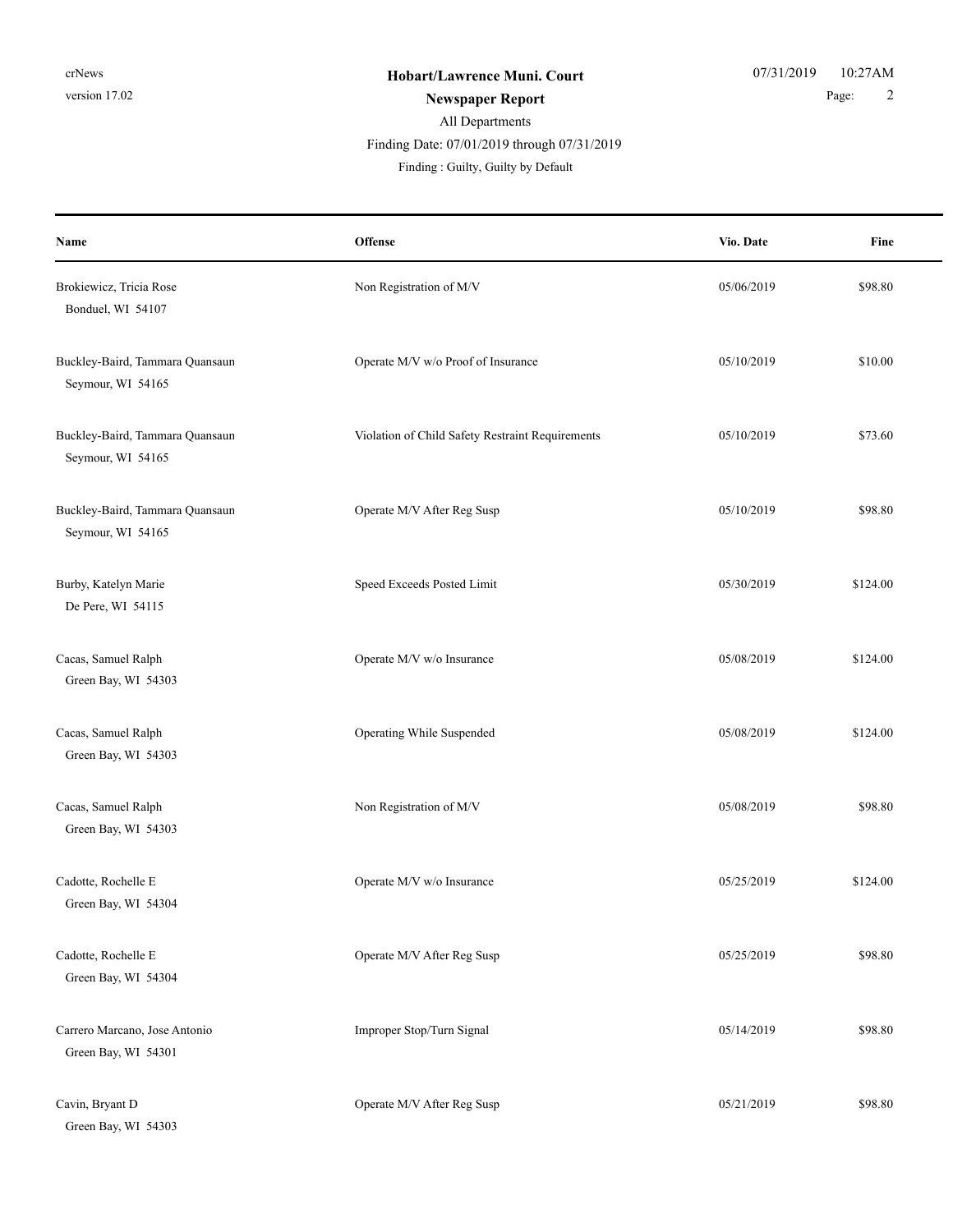| Name                                         | Offense                                          | Vio. Date  | Fine     |
|----------------------------------------------|--------------------------------------------------|------------|----------|
| Cavin, Bryant D<br>Green Bay, WI 54303       | IID Tampering/Failure to Install                 | 05/21/2019 | \$250.00 |
| Cavin, Bryant D<br>Green Bay, WI 54303       | Operate M/V w/o Insurance                        | 05/21/2019 | \$124.00 |
| Christjohn, Mariah Mae<br>De Pere, WI 54115  | Violation of Child Safety Restraint Requirements | 05/06/2019 | \$98.80  |
| Christjohn, Mariah Mae<br>De Pere, WI 54115  | Speed Exceeds Posted Limit                       | 05/06/2019 | \$98.80  |
| Clement, Jennifer Lynn<br>Oneida, WI 54155   | Speed Exceeds Posted Limit                       | 05/15/2019 | \$124.00 |
| Colwell, Haley Mae<br>Cecil, WI 54111        | Speeding on Freeway (65mph Limit)                | 05/02/2019 | \$199.60 |
| Conner, Faline Renee<br>Suring, WI 54174     | Speeding on Highway/Street within City           | 05/09/2019 | \$149.20 |
| Cornelius, Colleen Marie<br>Oneida, WI 54155 | Operate w/o Valid License                        | 05/09/2019 | \$124.00 |
| Cornelius, Kimberly E<br>Oneida, WI 54155    | Speeding on Rustic Road/45 mph                   | 04/26/2019 | \$124.00 |
| Crabbe, Eric Andrew<br>Gillett, WI 54124     | Speeding on Freeway (65mph Limit)                | 05/22/2019 | \$124.00 |
| Crandall, Mollie B<br>Seymour, WI 54165      | Speed Exceeds Posted Limit                       | 05/24/2019 | \$149.50 |
| Crevier, Lionnel J<br>De Pere, WI 54115      | Speed Exceeds Posted Limit                       | 05/26/2019 | \$124.00 |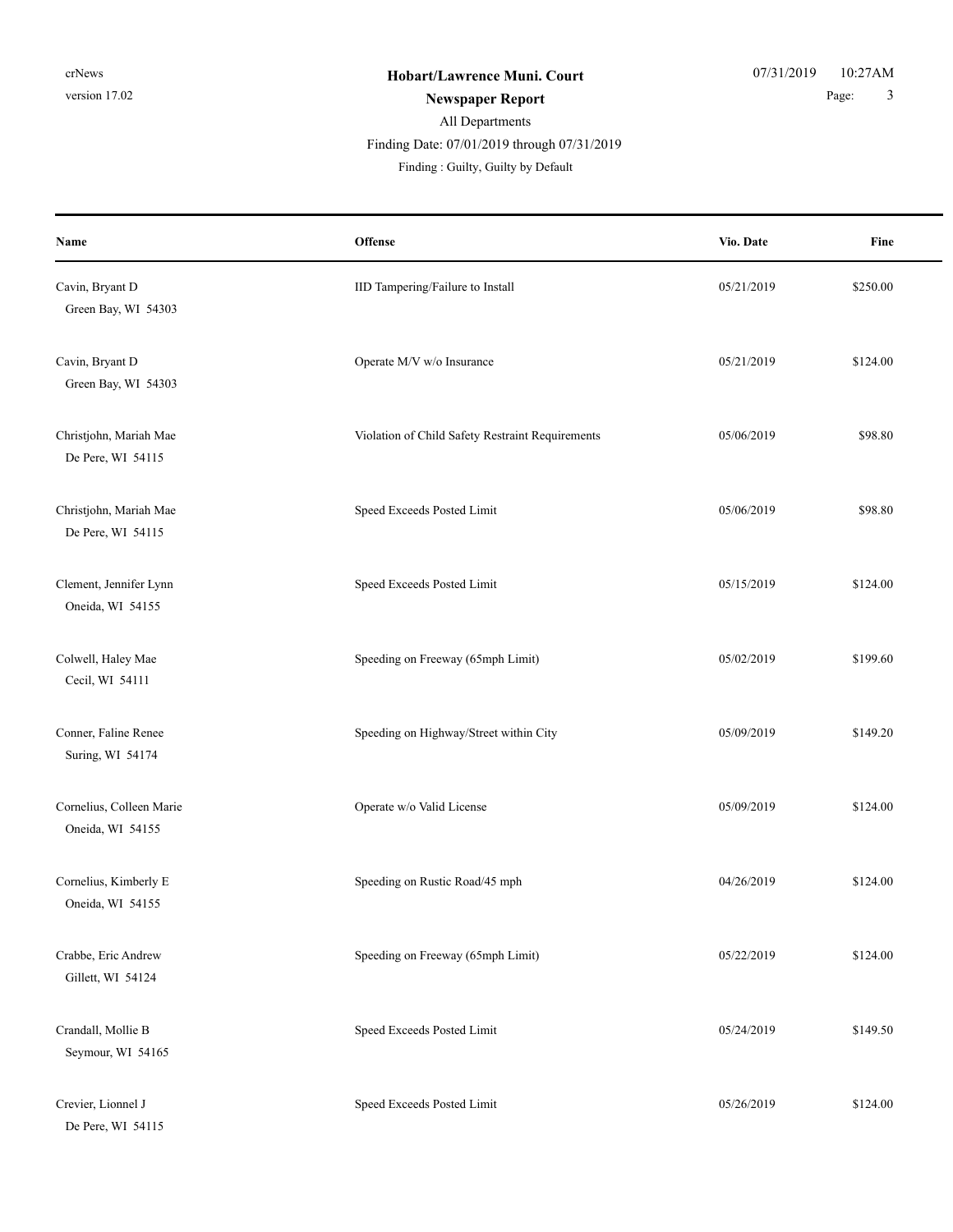#### All Departments **Newspaper Report** 2 and 2 and 2 and 2 and 2 and 2 and 2 and 2 and 2 and 2 and 2 and 2 and 2 and 2 and 2 and 2 and 2 and 2 and 2 and 2 and 2 and 2 and 2 and 2 and 2 and 2 and 2 and 2 and 2 and 2 and 2 and 2 and 2 and 2 and Finding : Guilty, Guilty by Default Finding Date: 07/01/2019 through 07/31/2019

| Name                                            | Offense                                       | Vio. Date  | Fine     |
|-------------------------------------------------|-----------------------------------------------|------------|----------|
| De Corah, Janice M<br>Green Bay, WI 54304       | Speed Exceeds Posted Limit                    | 05/10/2019 | \$124.00 |
| Decker, James Anthony<br>Green Bay, WI 54313    | Speed Exceeds Posted Limit                    | 06/01/2019 | \$98.80  |
| Dekeyser, Kylie Marie<br>Green Bay, WI 54313    | Operate M/V w/o Proof of Insurance            | 05/04/2019 | \$10.00  |
| Delaney, Emmett Joseph<br>Green Bay, WI 54304   | Speed Exceeds Posted Limit                    | 05/16/2019 | \$124.00 |
| Deverney, Angel Marie<br>Antigo, WI 54409       | Operating While Suspended                     | 05/06/2019 | \$124.00 |
| Deverney, Angel Marie<br>Antigo, WI 54409       | Possession of THC                             | 05/06/2019 | \$313.00 |
| Deverney, Angel Marie<br>Antigo, WI 54409       | Possess Drug Paraphernalia                    | 05/06/2019 | \$313.00 |
| Deverney, Angel Marie<br>Antigo, WI 54409       | Resisting/Obstructing an Officer              | 05/06/2019 | \$313.00 |
| Donohue, Tamra L<br>De Pere, WI 54115           | Speed Exceeds Posted Limit                    | 05/14/2019 | \$98.80  |
| Drown, Autumn Joy<br>Neenah, WI 54956           | Operate M/V w/o Insurance                     | 05/20/2019 | \$124.00 |
| Edinger, Johnathan Richard<br>De Pere, WI 54115 | Failure to Yield at Uncontrolled Intersection | 05/08/2019 | \$98.80  |
| Edwards, Rachel Ann<br>Pulaski, WI 54162        | Speeding on Freeway (65mph Limit)             | 05/22/2019 | \$124.00 |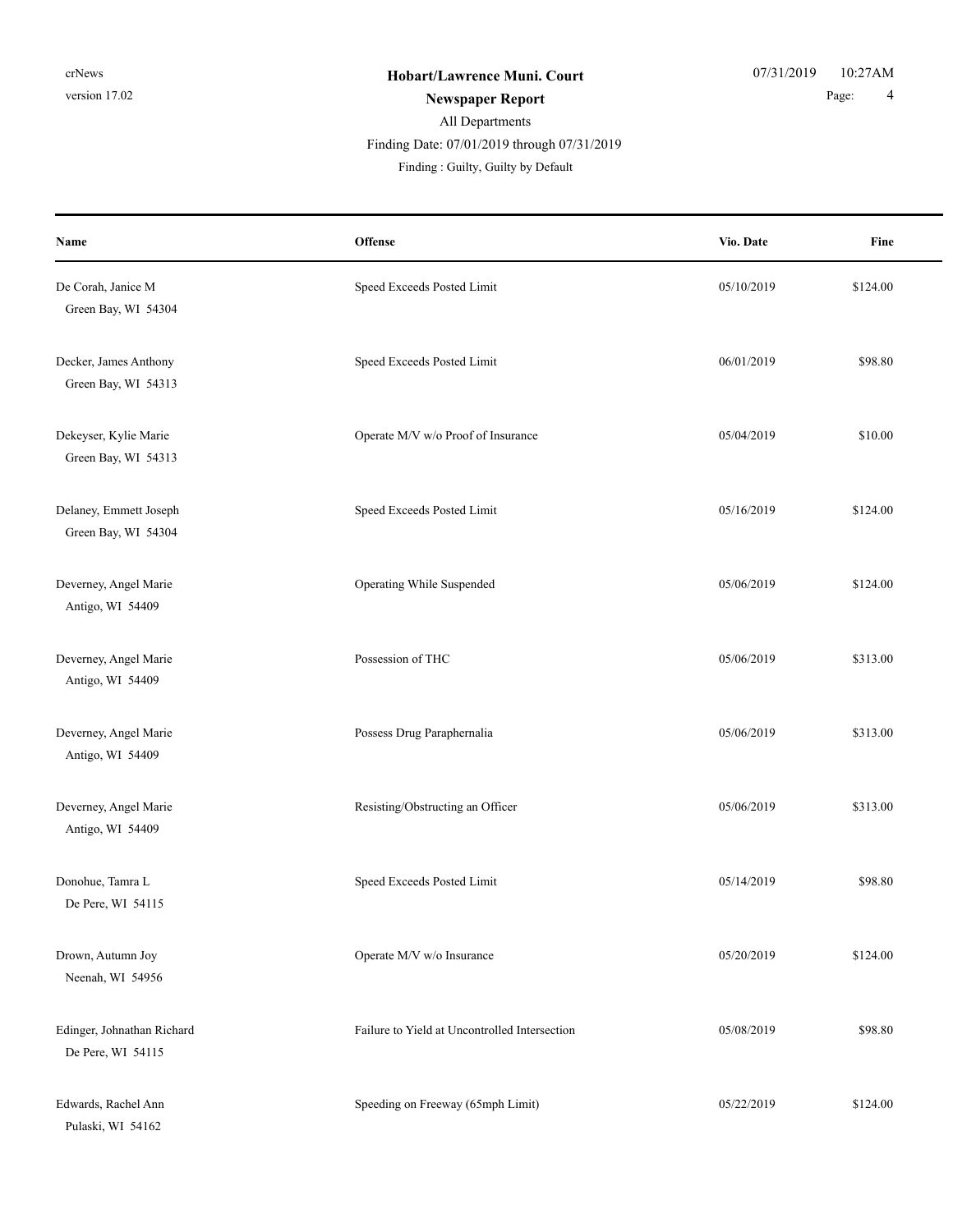| Name                                          | Offense                            | Vio. Date  | Fine     |
|-----------------------------------------------|------------------------------------|------------|----------|
| Farr, Nancy L<br>Green Bay, WI 54303          | Speed Exceeds Posted Limit         | 05/12/2019 | \$149.20 |
| Fish, Alex Clearwater<br>Green Bay, WI 54304  | Speed Exceeds Posted Limit         | 05/12/2019 | \$124.00 |
| Frion, Sereen Marie<br>De Pere, WI 54115      | Speed Exceeds Posted Limit         | 05/10/2019 | \$149.20 |
| Fulton, Jacob Kelly<br>Oshkosh, WI 54904      | Speed Exceeds Posted Limit         | 05/12/2019 | \$124.00 |
| Gilbert, Jonathan S<br>Little Chute, WI 54140 | Operate M/V w/o Proof of Insurance | 05/16/2019 | \$10.00  |
| Greenlan, James Edward<br>Green Bay, WI 54304 | Speeding on Freeway (65mph Limit)  | 06/04/2019 | \$124.00 |
| Griffin, Mark Alan<br>Green Bay, WI 54313     | Speed Exceeds Posted Limit         | 05/26/2019 | \$187.00 |
| Grovogel, Michele M<br>Sturgeon Bay, WI 54235 | Speed Exceeds Posted Limit         | 05/30/2019 | \$98.80  |
| Grovogel, Sawyer James<br>De Pere, WI 54115   | Speed Exceeds Posted Limit         | 06/08/2019 | \$38.00  |
| Guyette, Marissa Sydney<br>Suamico, WI 54173  | Speed Exceeds Posted Limit         | 03/12/2019 | \$187.00 |
| Hagen, Robert John<br>Pulaski, WI 54162       | Failure to Stop                    | 05/14/2019 | \$98.80  |
| Hansel, Anna Marie<br>Pulaski, WI 54162       | Speeding on Freeway (70mph Limit)  | 05/11/2019 | \$98.80  |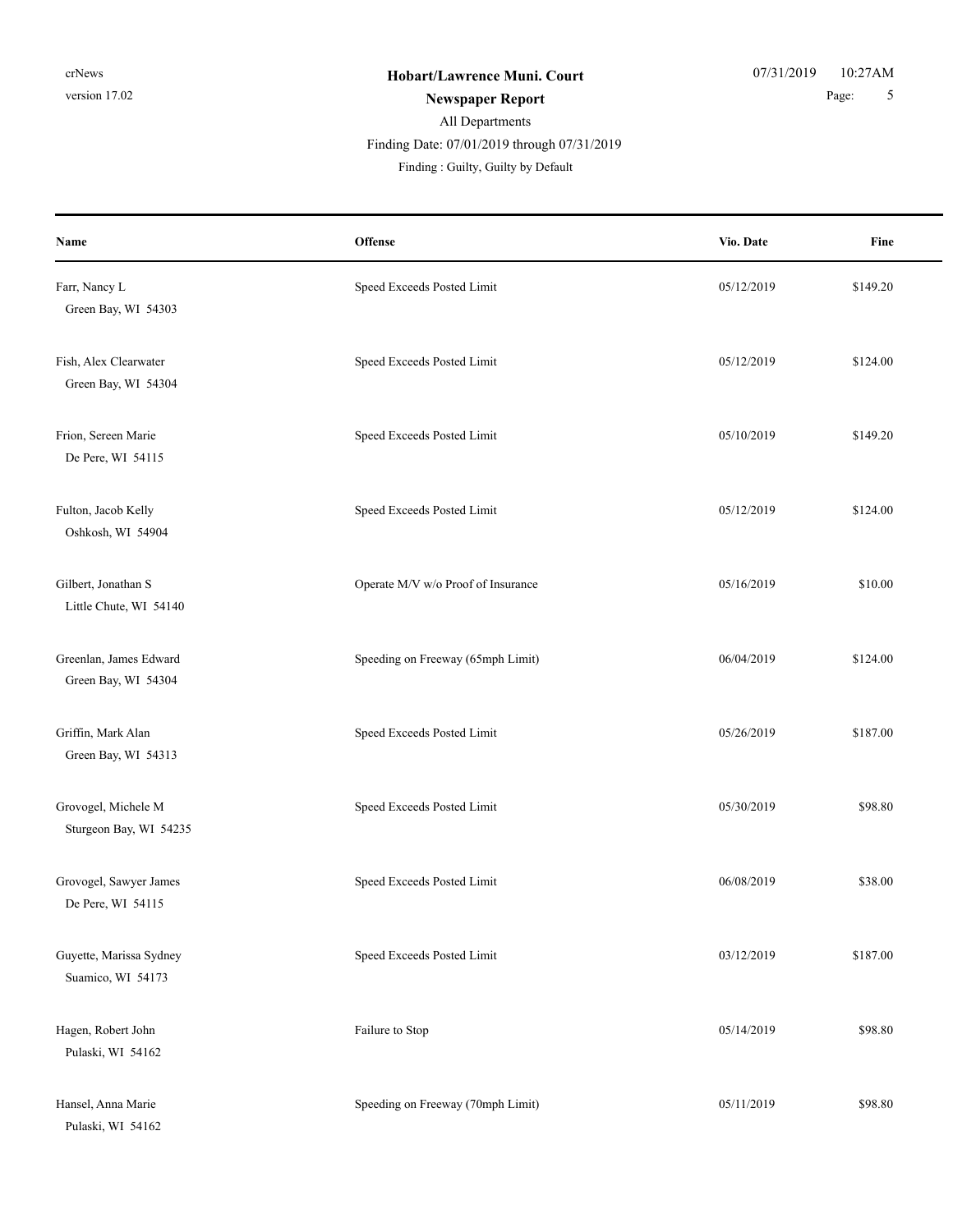| Name                                          | <b>Offense</b>                      | Vio. Date  | Fine     |
|-----------------------------------------------|-------------------------------------|------------|----------|
| Hart, Brittney Ann<br>Green Bay, WI 54303     | Operating While Suspended           | 05/05/2019 | \$124.00 |
| Hart, Brittney Ann<br>Green Bay, WI 54303     | Operate M/V After Reg Susp          | 05/05/2019 | \$98.80  |
| Heezen, Nathan Karl<br>Green Bay, WI 54313    | Speed Exceeds Posted Limit          | 05/12/2019 | \$149.20 |
| Helland, Kyle Dean<br>Oneida, WI 54155        | Speed Exceeds Posted Limit          | 05/25/2019 | \$124.00 |
| Hill, Conan Alexander<br>Green Bay, WI 54304  | Failure to Obey Officer/Sign/Signal | 05/15/2019 | \$98.80  |
| Hill, Conan Alexander<br>Green Bay, WI 54304  | <b>Inattentive Driving</b>          | 05/15/2019 | \$38.00  |
| Hillesheim, Kaidyn Peter<br>De Pere, WI 54115 | Speed Exceeds Posted Limit          | 04/28/2019 | \$38.00  |
| Hoeppner, Christine M<br>Manitowoc, WI 54220  | Auto Following Too Closely          | 05/11/2019 | \$124.00 |
| House, Richard Anthony<br>Oneida, WI 54155    | Resisting/Obstructing an Officer    | 05/06/2019 | \$313.00 |
| Hultman, Ryan Thomas<br>Neenah, WI 54956      | Speed Exceeds Posted Limit          | 05/29/2019 | \$98.80  |
| Hundsrucker, Sandy M<br>Green Bay, WI 54313   | Speed Exceeds Posted Limit          | 05/07/2019 | \$149.20 |
| Hunstable, Josh Taylor<br>Green Bay, WI 54303 | Speeding on Freeway (65mph Limit)   | 05/21/2019 | \$124.00 |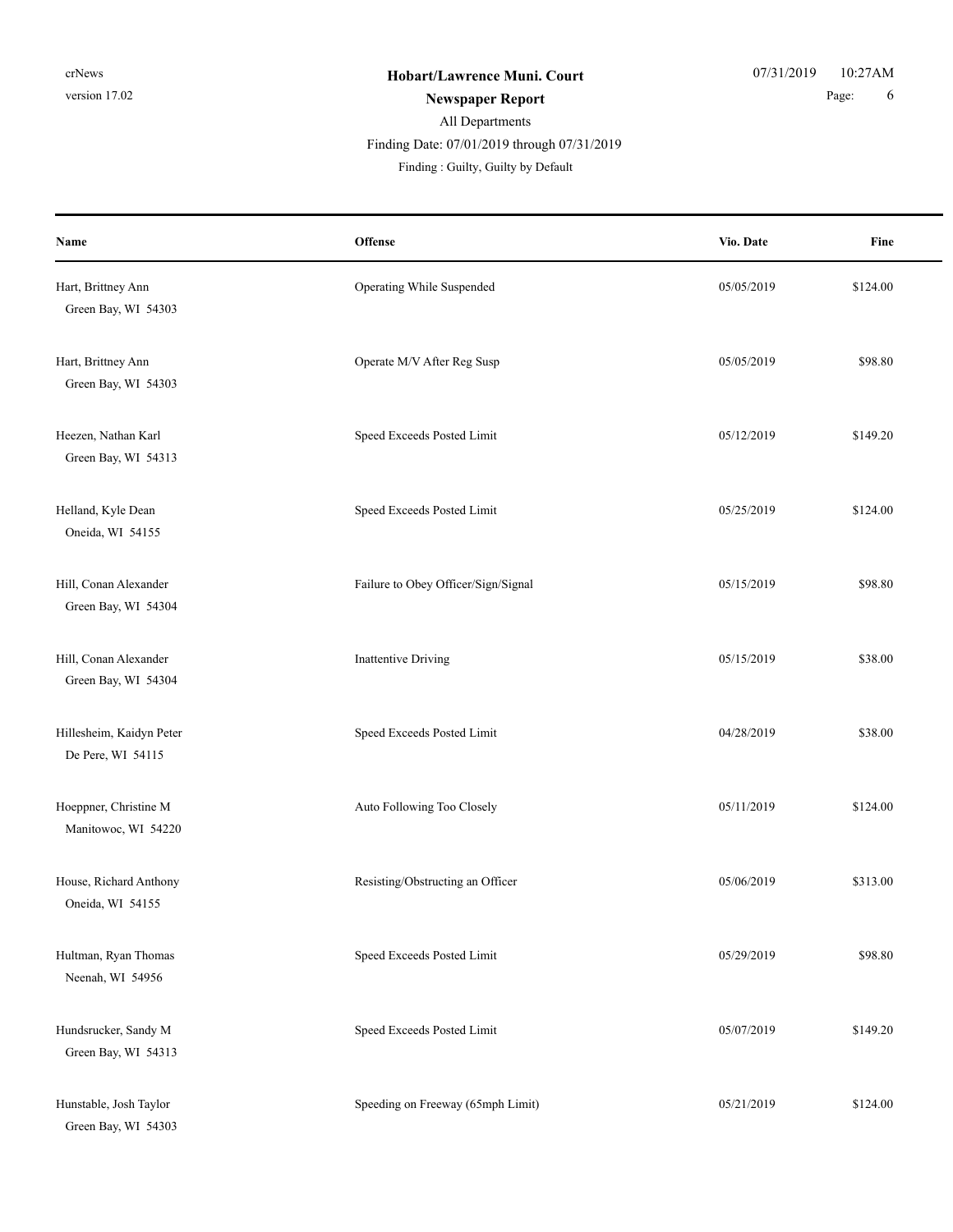| Name                                               | Offense                                 | Vio. Date  | Fine     |
|----------------------------------------------------|-----------------------------------------|------------|----------|
| Hustad, Halle Sue<br>Evansville, WI 53536          | Non Registration of M/V                 | 05/25/2019 | \$98.80  |
| Hustad, Halle Sue<br>Evansville, WI 53536          | Speeding on Freeway (70mph Limit)       | 05/25/2019 | \$174.40 |
| Iaushev, Dominique Angelica<br>Green Bay, WI 54304 | Disorderly Conduct with a Motor Vehicle | 05/12/2019 | \$187.00 |
| Jacobson, Kayla Marie<br>Green Bay, WI 54303       | Non Registration of M/V                 | 05/12/2019 | \$98.80  |
| Jacobson, Kayla Marie<br>Green Bay, WI 54303       | Speed Exceeds Posted Limit              | 05/12/2019 | \$218.50 |
| Jaimes Escobar, Antonio<br>Black Creek, WI 54106   | Speed Exceeds Posted Limit              | 05/29/2019 | \$149.20 |
| Janes, Alexandra C<br>Green Bay, WI 54313          | Speeding on Rustic Road/45 mph          | 05/15/2019 | \$124.00 |
| Janssen, Wendy Lynn<br>Kimberly, WI 54136          | Speeding on Freeway (70mph Limit)       | 05/16/2019 | \$38.00  |
| Johannes, Cindy R<br>Appleton, WI 54915            | Automobile Following Too Closely        | 05/14/2019 | \$124.00 |
| Kelly, Cameron James<br>Green Bay, WI 54313        | Non Registration of M/V                 | 05/26/2019 | \$98.80  |
| King, Linda Jean<br>Seymour, WI 54165              | Speed Exceeds Posted Limit              | 05/11/2019 | \$124.00 |
| Kingston, Lisa M<br>Green Bay, WI 54304            | Speeding on Freeway (70mph Limit)       | 05/25/2019 | \$174.40 |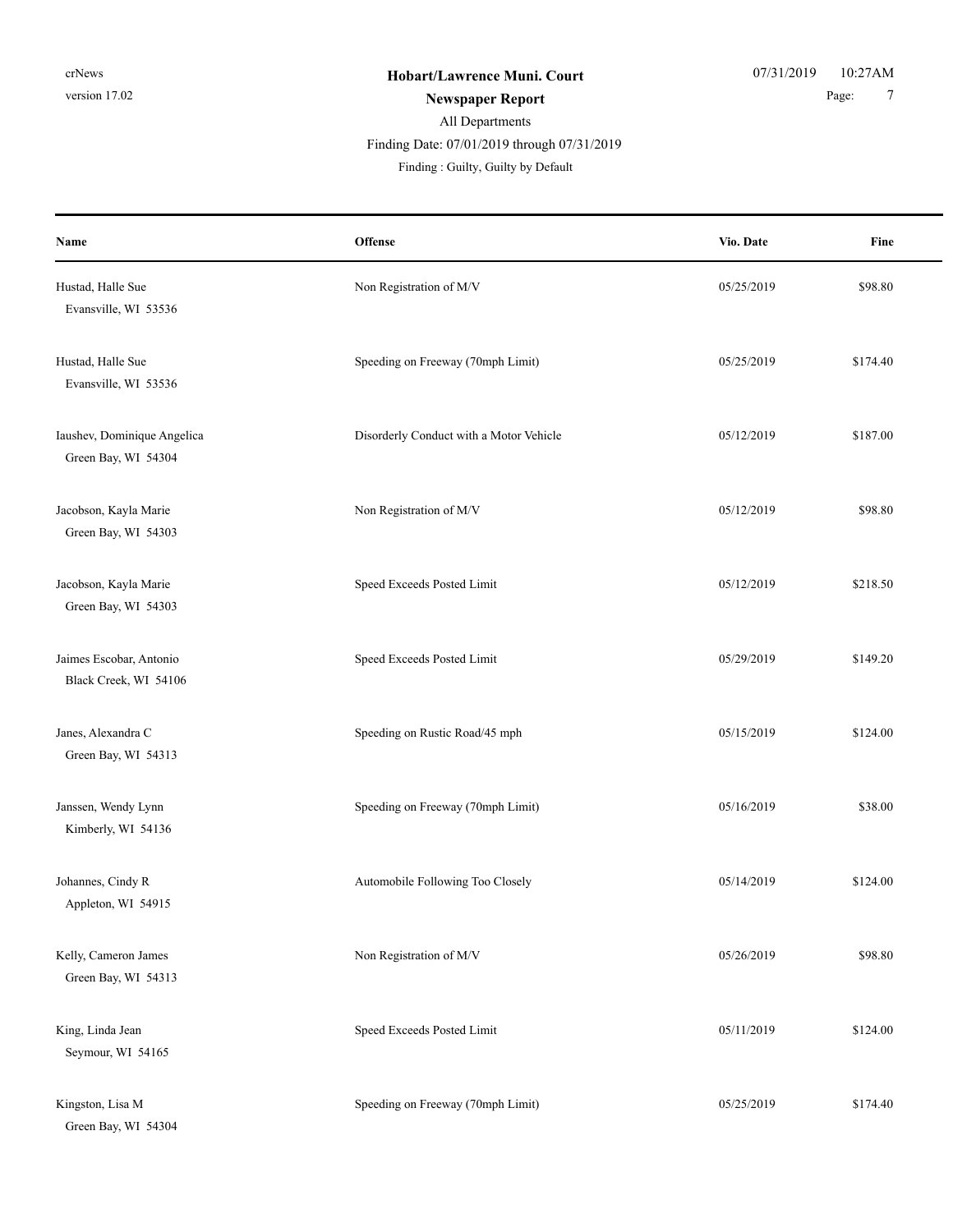| Name                                         | Offense                            | Vio. Date  | Fine     |
|----------------------------------------------|------------------------------------|------------|----------|
| Klika, Jennifer Marie<br>Denmark, WI 54208   | Speed Exceeds Posted Limit         | 05/07/2019 | \$98.80  |
| Koenig, Hannah Nicole<br>Hobart, WI 54115    | Speed Exceeds Posted Limit         | 05/30/2019 | \$98.80  |
| Kopperud, Brian Keith<br>Green Bay, WI 54301 | Speeding on Freeway (65mph Limit)  | 05/29/2019 | \$275.20 |
| Krueger, Tiffany Lynn<br>Shawano, WI 54166   | Speeding on Freeway (65mph Limit)  | 05/20/2019 | \$136.40 |
| Krull, Megan Marie<br>Reedsville, WI 54230   | Speed Exceeds Posted Limit         | 06/01/2019 | \$98.80  |
| Kurowski, Trevor John<br>Hobart, WI 54155    | Speed Exceeds Posted Limit         | 05/30/2019 | \$187.00 |
| Kuss, Linda A<br>Hobart, WI 54155            | Failure to Stop                    | 05/25/2019 | \$98.80  |
| Leach, Amanda Hollie<br>Pulaski, WI 54162    | Speeding on Freeway (65mph Limit)  | 05/24/2019 | \$136.40 |
| Lee, Shailynn Marie<br>Green Bay, WI 54304   | Operate M/V w/o Proof of Insurance | 05/24/2019 | \$10.00  |
| Lee, Shailynn Marie<br>Green Bay, WI 54304   | Non Registration of M/V            | 05/24/2019 | \$98.80  |
| Leisgang, Peter Damian<br>Pulaski, WI 54162  | Speeding on Freeway (70mph Limit)  | 05/11/2019 | \$124.00 |
| Lynch, Brianna Marie<br>De Pere, WI 54115    | Speed Exceeds Posted Limit         | 05/07/2019 | \$38.00  |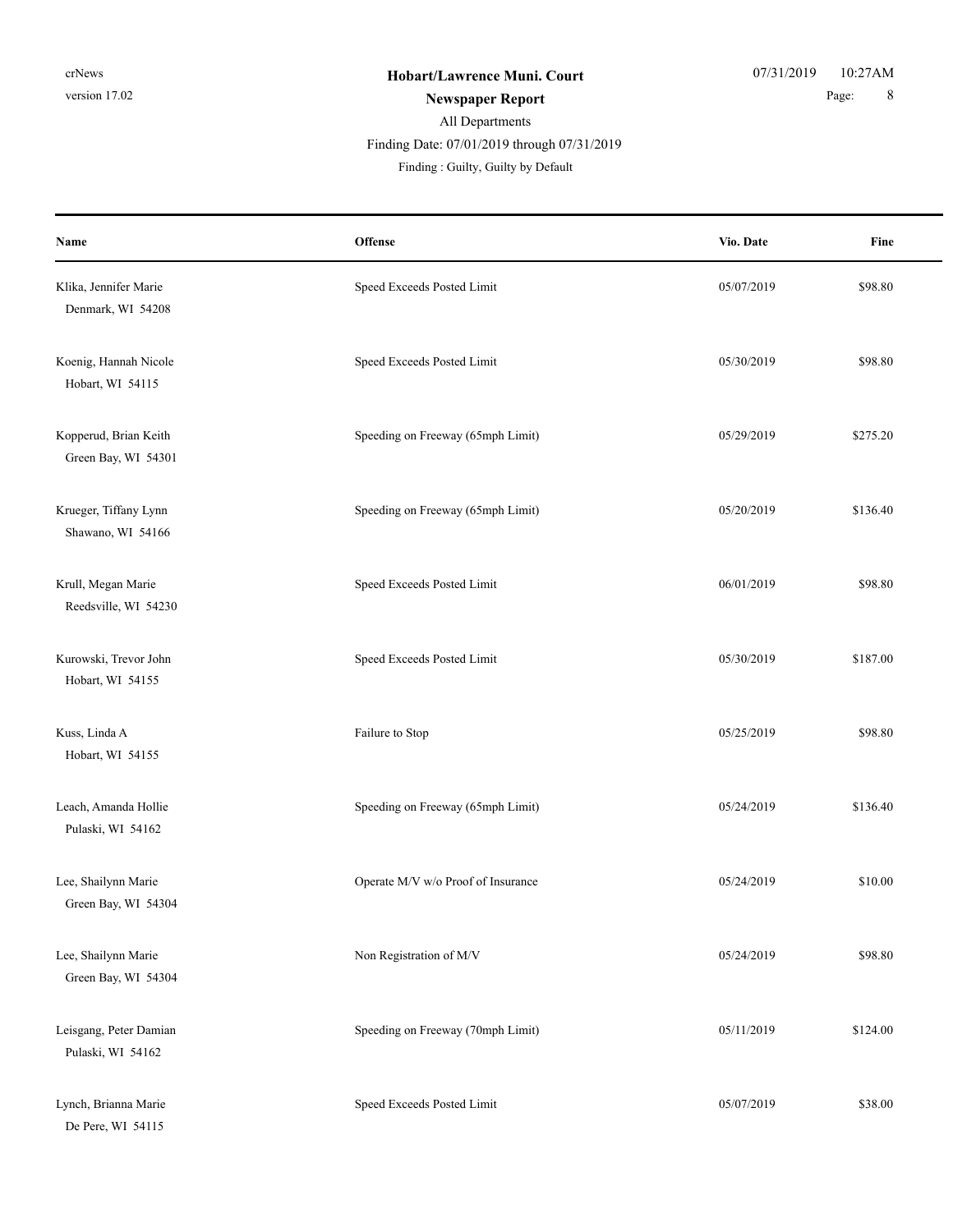| Name                                              | Offense                                     | Vio. Date  | Fine     |
|---------------------------------------------------|---------------------------------------------|------------|----------|
| Mader, Nicole Anne<br>Chilton, WI 53014           | Speed Exceeds Posted Limit                  | 05/25/2019 | \$98.80  |
| Marcantonio, Domenic James<br>Green Bay, WI 54302 | Speed Exceeds Posted Limit                  | 05/26/2019 | \$98.80  |
| Marks, Todd Patrick<br>Menasha, WI 54952          | Speeding on Freeway (70mph Limit)           | 05/26/2019 | \$187.00 |
| Mc Gown, John C<br>Kaukauna, WI 54130             | Speed Exceeds Posted Limit                  | 05/12/2019 | \$124.00 |
| Mendez, Edwin Joel<br>Cecil, WI 54111             | Operate w/o Valid License                   | 05/29/2019 | \$124.00 |
| Mendez, Edwin Joel<br>Cecil, WI 54111             | Speeding on Freeway (65mph Limit)           | 05/29/2019 | \$174.40 |
| Milchner, Connie Jo<br>Green Bay, WI 54311        | Failure to Stop                             | 05/07/2019 | \$98.80  |
| Misun, Eugene Jacob<br>Mishicot, WI 54228         | Speeding on Freeway (65mph Limit)           | 05/15/2019 | \$149.20 |
| Moran, Ronald Francis<br>Hickory Hills, IL 60457  | Speeding on Freeway (65mph Limit)           | 05/30/2019 | \$199.60 |
| Morris, Caitlin Elizabeth<br>Green Bay, WI 54313  | Operate M/V w/o Proof of Insurance          | 05/25/2019 | \$10.00  |
| Moser, Andrew Craig<br>New London, WI 54961       | <b>Inattentive Driving</b>                  | 05/08/2019 | \$111.40 |
| Mueller, Jonathan Arthur<br>Green Bay, WI 54313   | Vehicle Operatior Failure to Wear Seat Belt | 05/15/2019 | \$10.00  |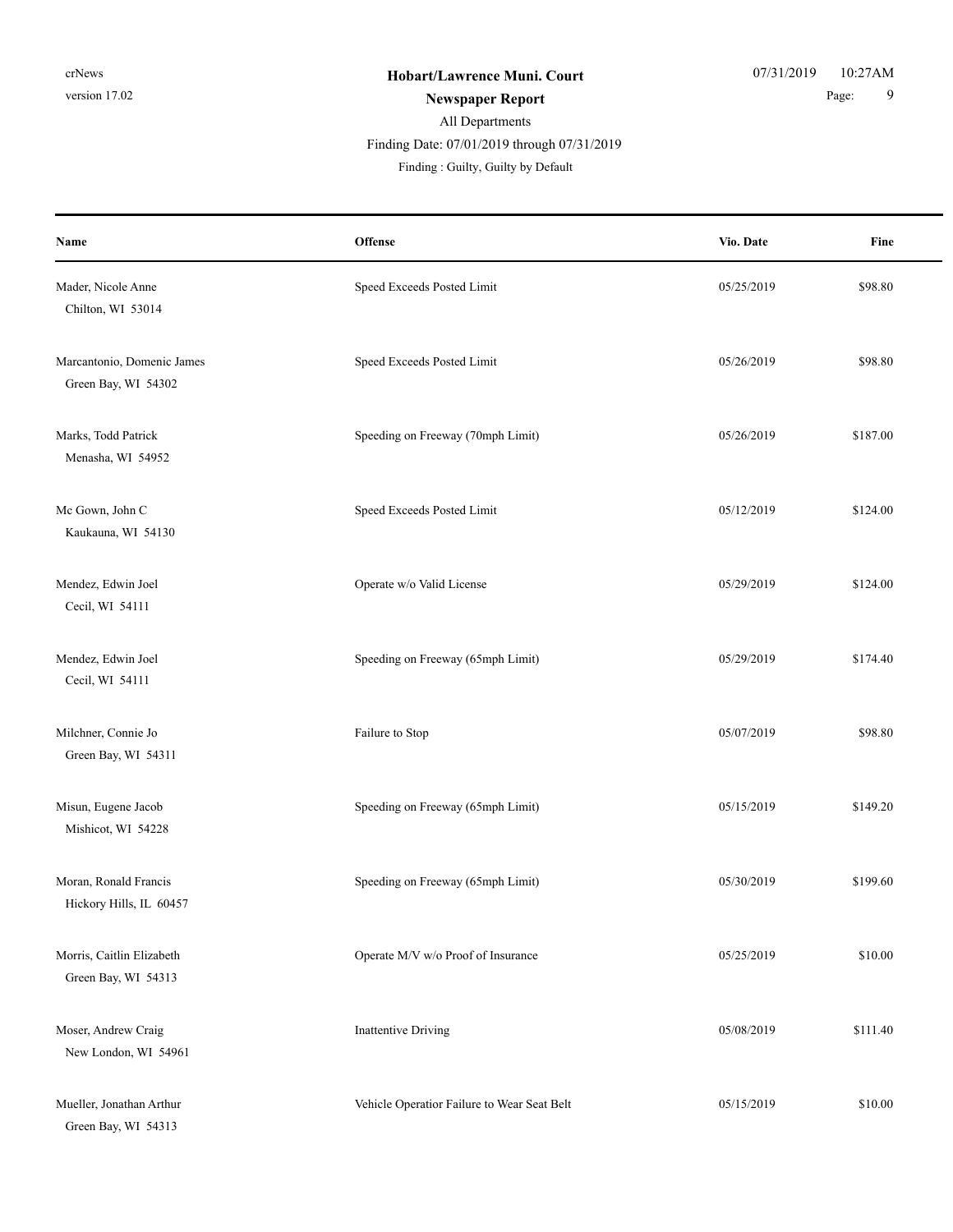| Name                                            | Offense                                 | Vio. Date  | Fine     |
|-------------------------------------------------|-----------------------------------------|------------|----------|
| Nemetz, Craig M<br>Green Bay, WI 54311          | Speeding on Freeway (70mph Limit)       | 05/04/2019 | \$199.60 |
| Nicholas, Tyler Allen<br>Wrightstown, WI 54180  | Speed Exceeds Posted Limit              | 05/17/2019 | \$161.80 |
| Nolan, Chloe Elizabeth<br>Bonduel, WI 54107     | Speeding on Freeway (65mph Limit)       | 05/22/2019 | \$124.00 |
| Packard, Chad Lee<br>Wrightstown, WI 54180      | Operate M/V w/o Proof of Insurance      | 05/01/2019 | \$10.00  |
| Pahl, Kendra Elizabeth<br>Seymour, WI 54165     | Speeding on Freeway (70mph Limit)       | 05/04/2019 | \$174.40 |
| Pampel, Kimberly Ann<br>De Pere, WI 54115       | Speed Exceeds Posted Limit              | 05/10/2019 | \$98.80  |
| Pattridge, Anthony Eugene<br>Appleton, WI 54914 | Speed Exceeds Posted Limit              | 05/15/2019 | \$124.00 |
| Peterson, Jacob C<br>Green Bay, WI 54311        | D/C with a M/V                          | 03/05/2019 | \$187.00 |
| Peterson, Jacob C<br>Green Bay, WI 54311        | Carry or Display Facsimile Firearm      | 03/05/2019 | \$313.00 |
| Pineda, Emilia Judith<br>Green Bay, WI 54311    | Operate M/V by Permittee w/o Instructor | 05/25/2019 | \$124.00 |
| Powers, Scott J<br>Pulaski, WI 54162            | Operate M/V w/o Proof of Insurance      | 05/21/2019 | \$10.00  |
| Powers, Scott J<br>Pulaski, WI 54162            | Operating While Suspended               | 05/21/2019 | \$124.00 |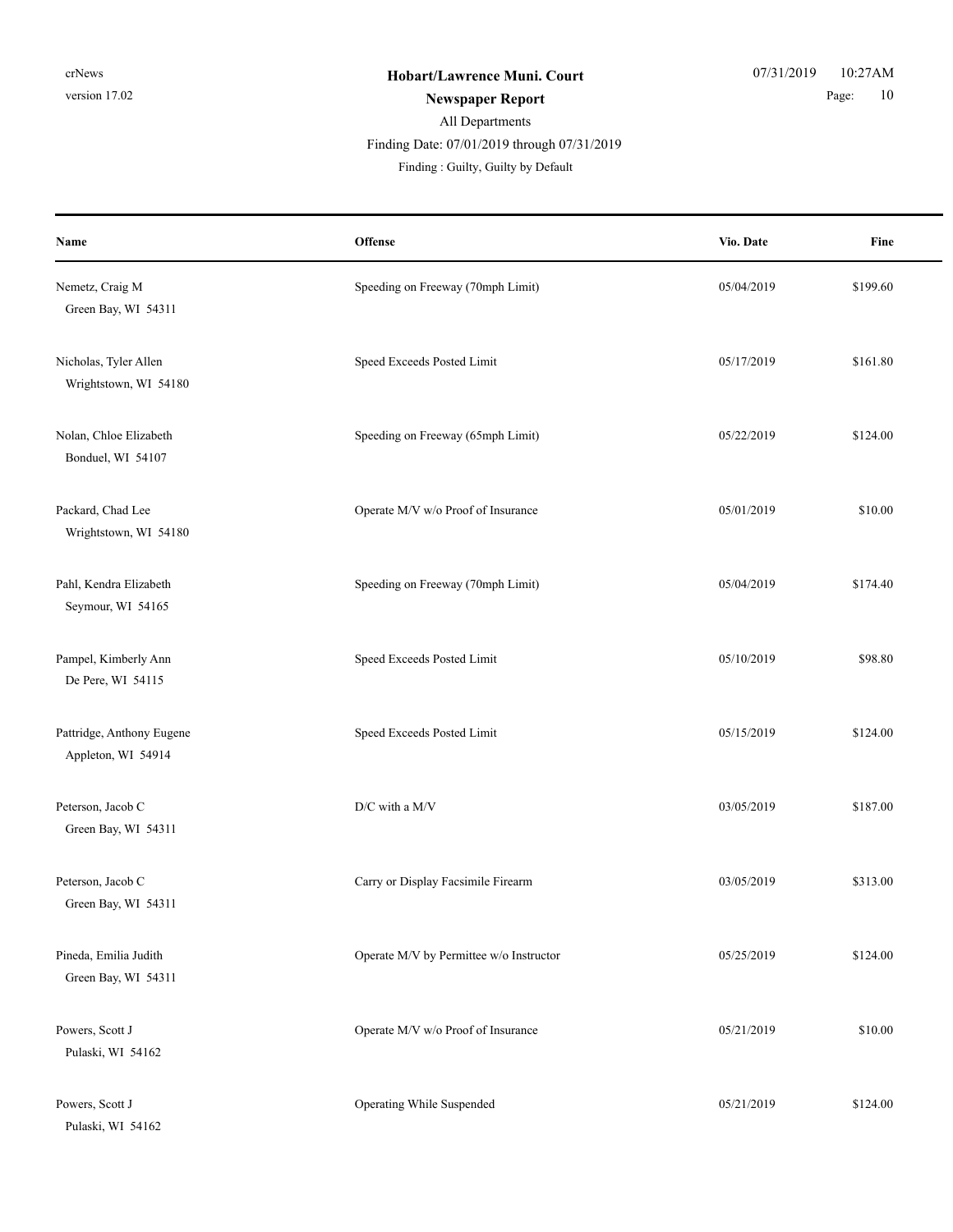| Name                                           | Offense                                 | Vio. Date  | Fine     |
|------------------------------------------------|-----------------------------------------|------------|----------|
| Prast, Alexandra Lauren<br>Kaukauna, WI 54130  | Speeding on Freeway (70mph Limit)       | 05/25/2019 | \$199.60 |
| Prechter, Garrett Kennedy<br>De Pere, WI 54115 | Disorderly Conduct with a Motor Vehicle | 05/05/2019 | \$187.00 |
| Rehberg, Michael Scott<br>Green Bay, WI 54311  | Speed Exceeds Posted Limit              | 05/12/2019 | \$124.00 |
| Richard, Taejon Anthony<br>Green Bay, WI 54304 | Disorderly Conduct with a Motor Vehicle | 05/25/2019 | \$187.00 |
| Roberts, Tori Anne<br>De Pere, WI 54115        | D/C with a M/V                          | 05/17/2019 | \$187.00 |
| Ronsman, Elijah Anthony<br>Green Bay, WI 54313 | Speed Exceeds Posted Limit              | 05/03/2019 | \$98.80  |
| Rosner, Rex Michael<br>Green Bay, WI 54302     | Speeding on Freeway (65mph Limit)       | 05/29/2019 | \$136.40 |
| Ruehle, Cheryl Lynn<br>Cecil, WI 54111         | Speeding on Freeway (65mph Limit)       | 05/06/2019 | \$199.60 |
| Rusch, Eileen Maria<br>Appleton, WI 54914      | Operate M/V w/o Insurance               | 05/16/2019 | \$124.00 |
| Ryerse, Jonathan Edward<br>Oneida, WI 54155    | Speed Exceeds Posted Limit              | 05/10/2019 | \$98.80  |
| Sanchez, Jesse<br>Green Bay, WI 54313          | Contributing to Truancy                 | 04/05/2019 | \$187.00 |
| Schmidt, Megan Kathryn<br>Pulaski, WI 54162    | Speeding on Freeway (65mph Limit)       | 05/24/2019 | \$149.20 |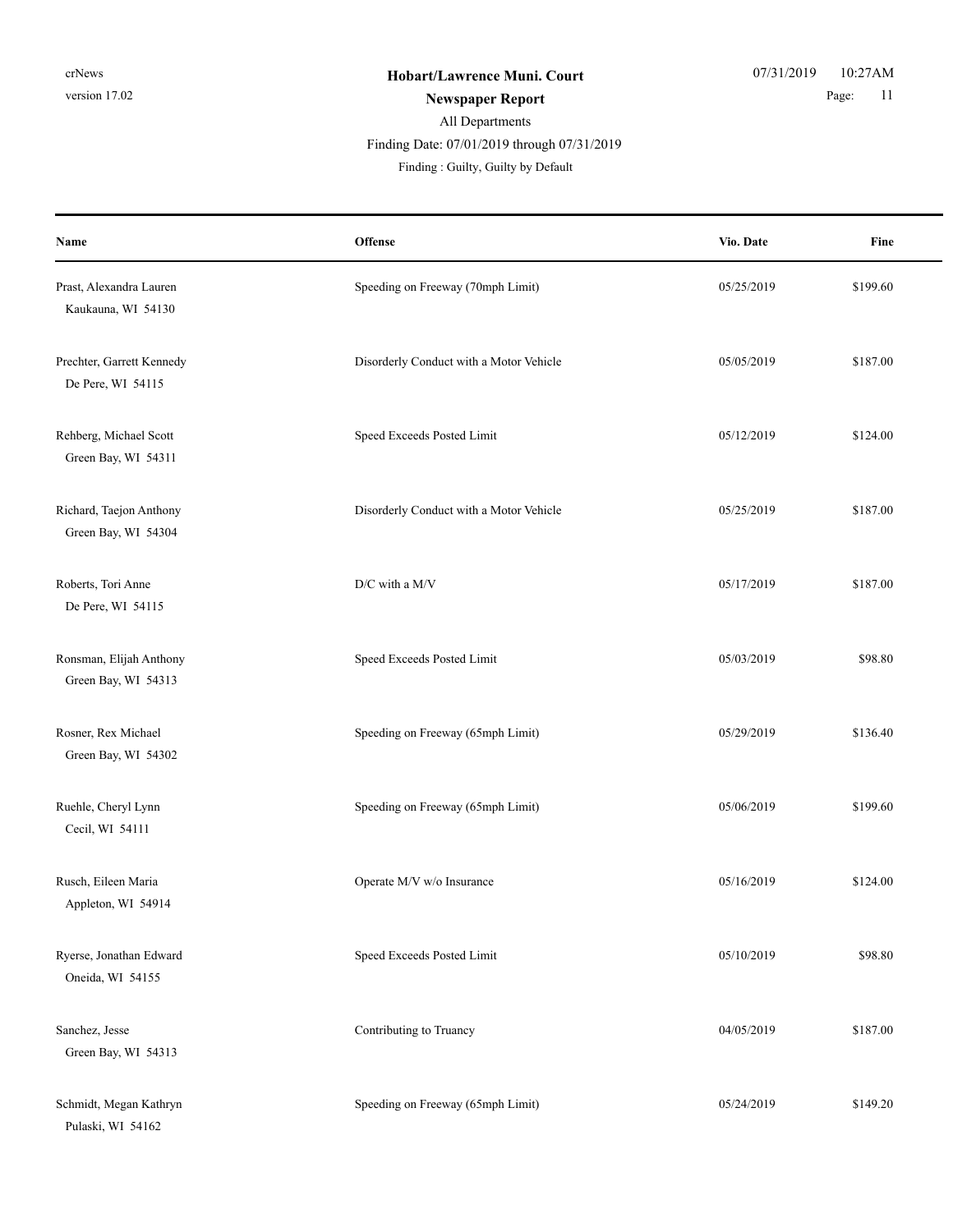#### All Departments **Newspaper Report** 2 Page: 12 Finding : Guilty, Guilty by Default Finding Date: 07/01/2019 through 07/31/2019

| Name                                             | Offense                                | Vio. Date  | Fine     |
|--------------------------------------------------|----------------------------------------|------------|----------|
| Schwaller, Paul F<br>Green Bay, WI 54301         | Speeding on Highway/Street within City | 05/09/2019 | \$98.80  |
| Shand, Richard Paul<br>Marinette, WI 54143       | Speed Exceeds Posted Limit             | 05/25/2019 | \$124.00 |
| Sheldon, Autumn Ester<br>Appleton, WI 54911      | Speeding on Freeway (70mph Limit)      | 05/25/2019 | \$174.40 |
| Sherry, Zachary David<br>Green Bay, WI 54304     | Speed Exceeds Posted Limit             | 05/15/2019 | \$124.00 |
| Sieloff, Ashley Elizabeth<br>Green Bay, WI 54304 | Speed Exceeds Posted Limit             | 04/06/2019 | \$124.00 |
| Siler, Katelyn M<br>Appleton, WI 54914           | Speeding on Freeway (65mph Limit)      | 05/11/2019 | \$300.40 |
| Sommers, Jennifer Lee<br>Appleton, WI 54913      | Automobile Following Too Closely       | 05/14/2019 | \$124.00 |
| Spees, Justin Addison<br>Denmark, WI 54208       | Operate M/V w/o Insurance              | 04/14/2019 | \$124.00 |
| Spees, Justin Addison<br>Denmark, WI 54208       | Fail Apply Title Transfer              | 04/14/2019 | \$98.80  |
| Spees, Justin Addison<br>Denmark, WI 54208       | Display Unauthorized Registration      | 04/14/2019 | \$161.80 |
| Spees, Justin Addison<br>Denmark, WI 54208       | Possess Drug Paraphernalia             | 04/14/2019 | \$313.00 |
| Spees, Justin Addison<br>Denmark, WI 54208       | Operating While Suspended              | 04/14/2019 | \$124.00 |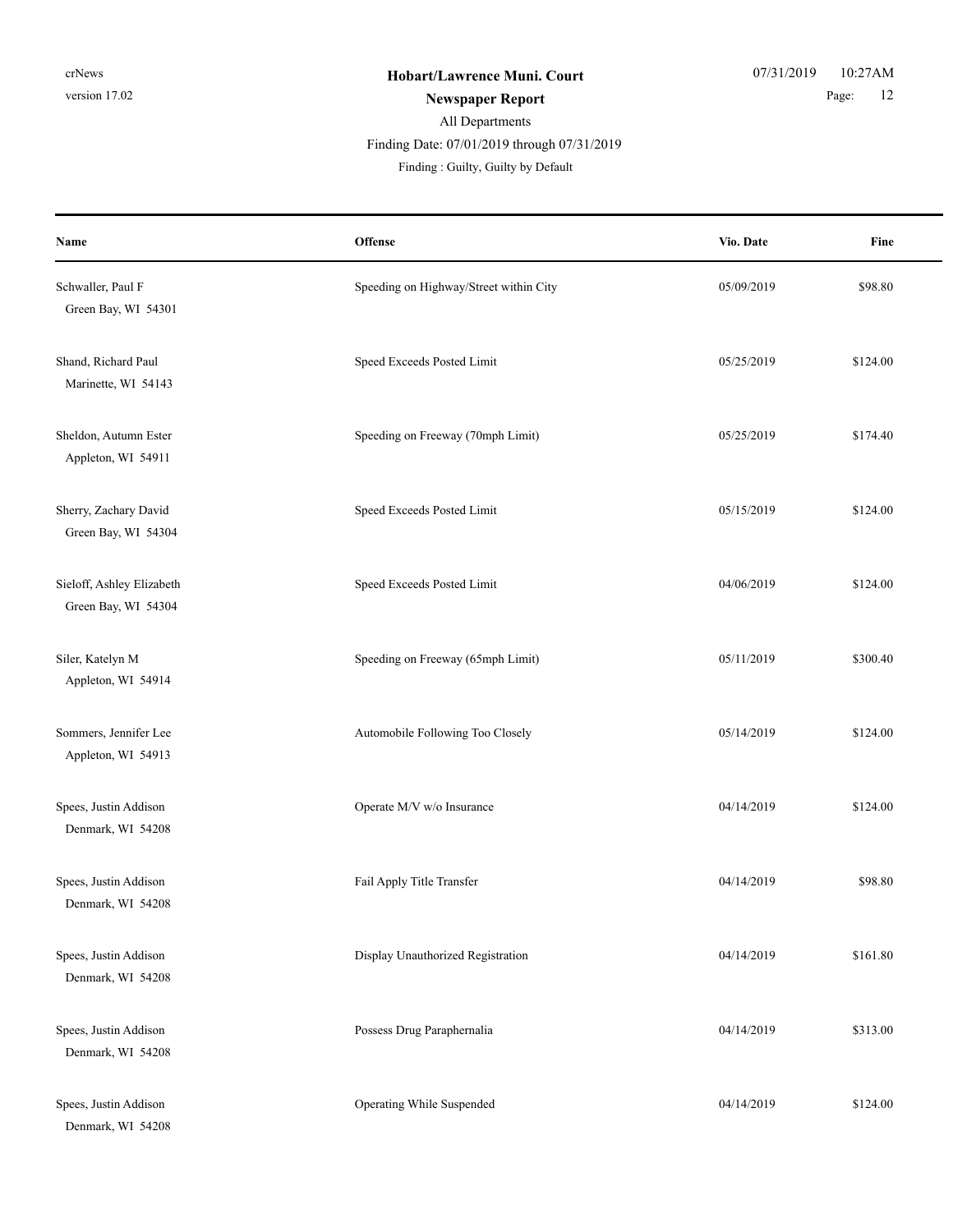| Name                                               | Offense                                     | Vio. Date  | Fine     |
|----------------------------------------------------|---------------------------------------------|------------|----------|
| Sterry, Danielle Marie<br>Hobart, WI 54155         | Speed Exceeds Posted Limit                  | 05/24/2019 | \$124.00 |
| Stieber, Andrew Bennett<br>Green Bay, WI 54313     | Vehicle Operatior Failure to Wear Seat Belt | 05/21/2019 | \$10.00  |
| Stirk, Molly Ann<br>Sobieski, WI 54171             | Disorderly Conduct with a Motor Vehicle     | 05/29/2019 | \$187.00 |
| Summers, Eric Ames<br>Green Bay, WI 54303          | Violate DL Restrictions Class D or M        | 05/22/2019 | \$124.00 |
| Szymanski, Kathleen J<br>Oneida, WI 54155          | Failure to Stop                             | 04/30/2019 | \$98.80  |
| Thomas, Sandra Elizabeth<br>Green Bay, WI 54302    | Speed Exceeds Posted Limit                  | 05/13/2019 | \$98.80  |
| Torbeck, Brad S<br>Neenah, WI 54956                | Speeding on Freeway (70mph Limit)           | 05/26/2019 | \$124.00 |
| Treml, Matthew Paul<br>Green Bay, WI 54313         | Speed Exceeds Posted Limit                  | 05/20/2019 | \$98.80  |
| Tsupruk, Nadezhda A<br>Hobart, WI 54155            | Speed Exceeds Posted Limit                  | 04/30/2019 | \$98.80  |
| Turney, Richard Allen JR<br>De Pere, WI 54115      | Operate M/V w/o Insurance                   | 05/31/2019 | \$124.00 |
| Van Dyck, Alexa Rae<br>Green Bay, WI 54304         | Operate M/V w/o Proof of Insurance          | 05/25/2019 | \$10.00  |
| Van Dynhoven, William Joseph<br>Appleton, WI 54914 | Speed Exceeds Posted Limit                  | 05/21/2019 | \$149.20 |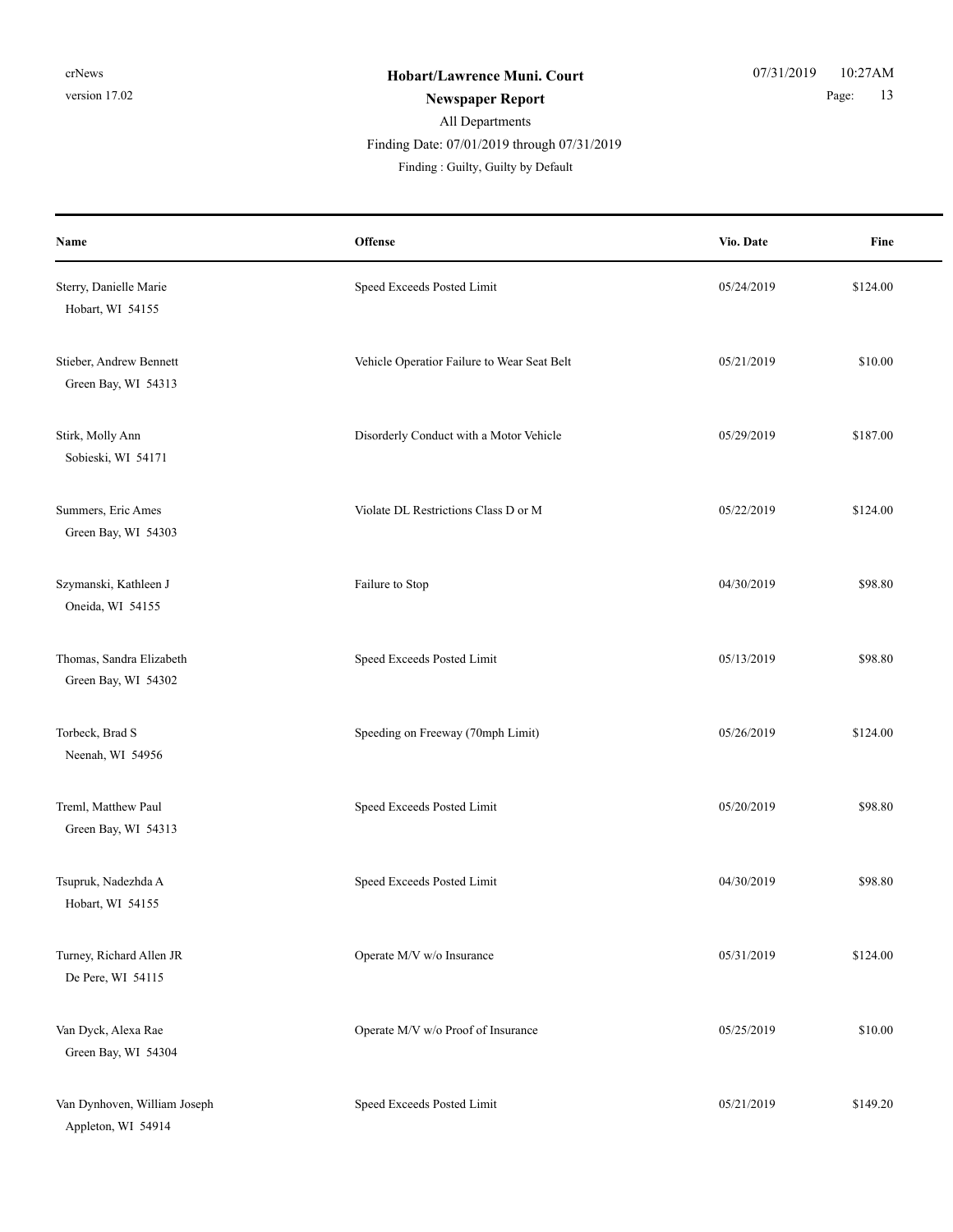| Name                                                 | Offense                              | Vio. Date  | Fine     |
|------------------------------------------------------|--------------------------------------|------------|----------|
| Vandervest, Tyler D<br>De Pere, WI 54115             | Speed Exceeds Posted Limit           | 05/04/2019 | \$124.00 |
| Ver Voort, Jacob Francis<br>Seymour, WI 54165        | Speed Exceeds Posted Limit           | 05/06/2019 | \$38.00  |
| Verhasselt, Kendra Kay<br>Bonduel, WI 54107          | Speeding on Freeway (65mph Limit)    | 05/16/2019 | \$174.40 |
| Wery, Dale Patrick<br>Townsend, WI 54175             | Speeding on Freeway (65mph Limit)    | 05/20/2019 | \$124.00 |
| Whitman, Alexandra Leigh<br>De Pere, WI 54115        | Speed Exceeds Posted Limit           | 05/27/2019 | \$149.20 |
| Whitney, Matthew Scott<br>Keshena, WI 54135          | Operate M/V w/o Insurance            | 05/11/2019 | \$124.00 |
| Whitney, Matthew Scott<br>Keshena, WI 54135          | Speeding on Freeway (70mph Limit)    | 05/11/2019 | \$124.00 |
| Wiggins, Robert Eric<br>Appleton, WI 54915           | Automobile Following Too Closely     | 05/14/2019 | \$124.00 |
| Williams, Derek T<br>Townsend, WI 54175              | Operating While Suspended            | 05/21/2019 | \$124.00 |
| Williams, Derek T<br>Townsend, WI 54175              | Speeding on Freeway (65mph Limit)    | 05/21/2019 | \$199.60 |
| Williamson, Alexis Kate<br>Dollar Bay, MI 49922 9710 | Unreasonable/Imprudent Speed and FVC | 05/29/2019 | \$136.60 |
| Witberler, Kara E<br>Milwaukee, WI 53207             | Speeding on Freeway (70mph Limit)    | 05/11/2019 | \$124.00 |